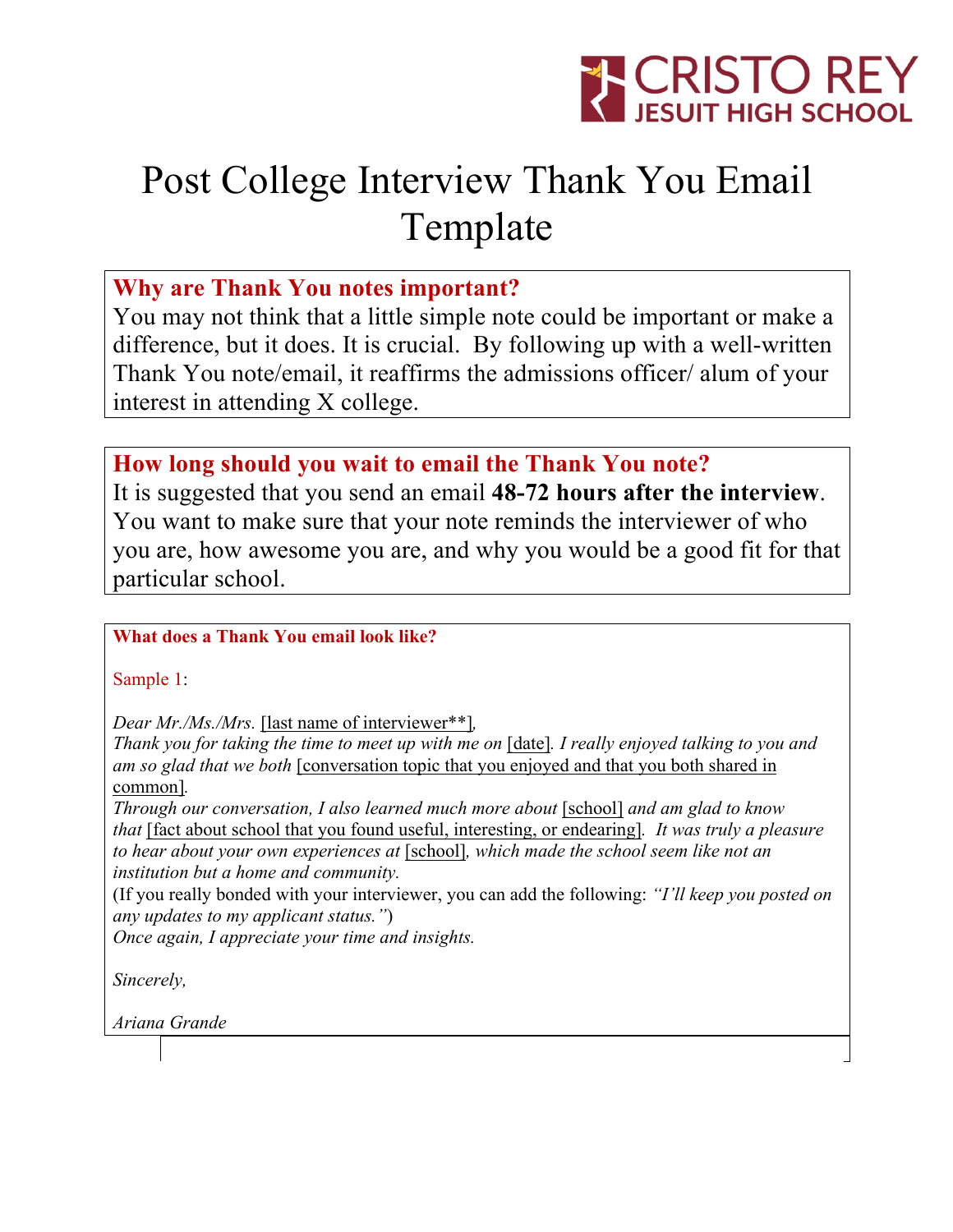

Sample 2:

*Dear Ms. Nieto*

*This note is to thank you for our interview last week. I appreciated visiting campus and seeing the grounds and buildings for myself. Everyone was very helpful. I also enjoyed meeting you;* you really helped me through one of my first interviews and put me at ease. It was nice to find *out someone else likes a good horror film once in a while.*

*I am very interested in Chicago College. It seems like a good fit for me, especially the small classes and personal attention students seem to get at Chicago College. I think that kind of community atmosphere will be a good learning environment.*

Thank you again. Perhaps we will meet once more if I am lucky enough to be a student at your *college next fall.*

*Sincerely,*

*Cardi B.*

Sample 3:

*Dear \_\_\_\_\_\_,*

*I want to thank for taking the time to talk to me over the phone/skype [yesterday/today/on Monday]. I really enjoyed meeting you and hearing more about [talk about something that they shared with you that you found interesting, perhaps related to their time at the college or university you applied to, or perhaps not. This depends on how the conversation went.]*

*I appreciate your patience with me and the fact that you answered my questions so thoroughly and thoughtfully. I remain incredibly interested in and enthusiastic about [college/university], and I am so happy that I was able to meet with you. I hope you have a great [week/weekend] !*

*All my best,*

*Daisy Marquez*